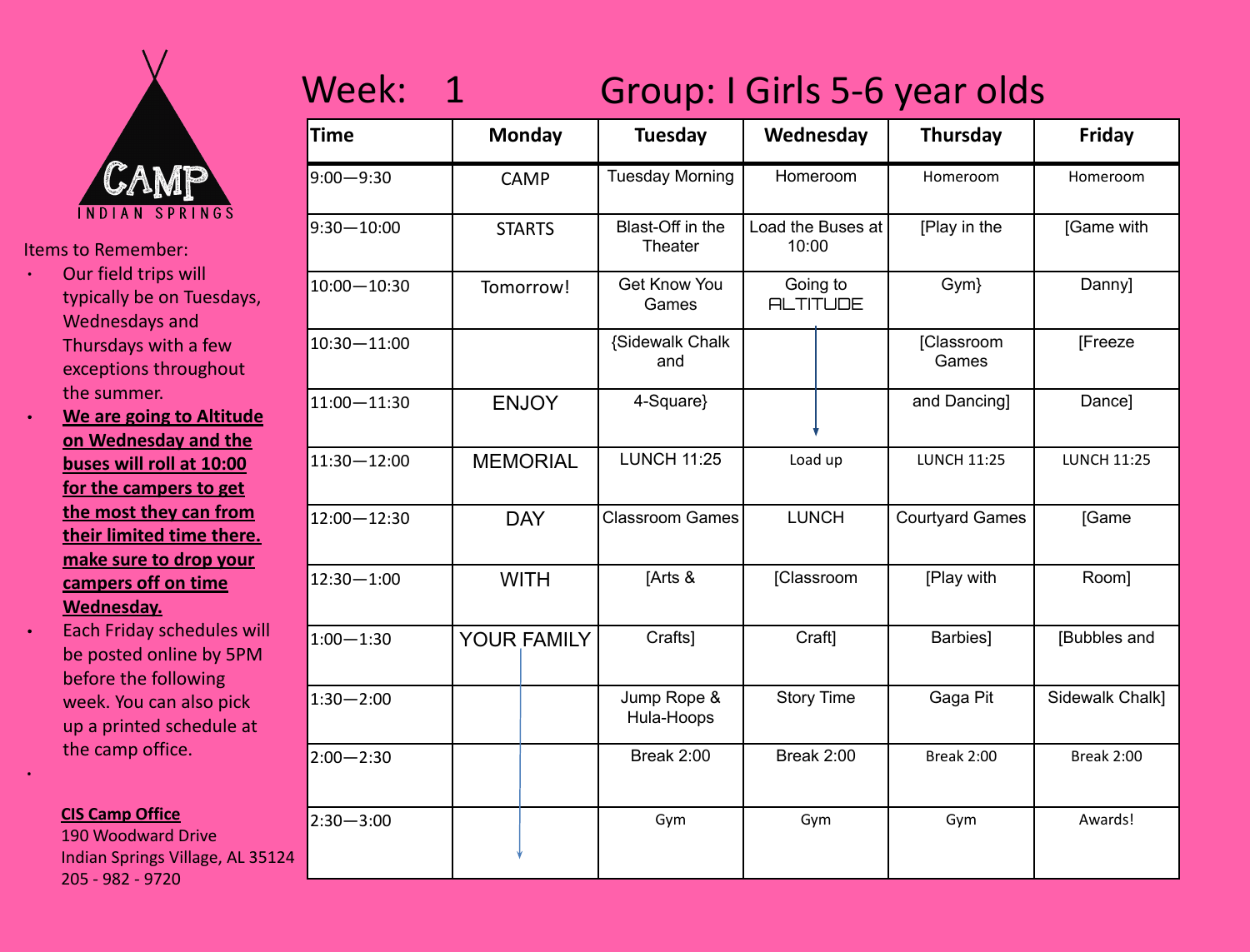

- ∙ Our field trips will typically be on Tuesdays, Wednesdays and Thursdays with a few exceptions throughout the summer.
- ∙ **We are going to Altitude on Wednesday and the buses will roll at 10:00 for the campers to get the most they can from their limited time there. make sure to drop your campers off on time Wednesday.**
- ∙ Each Friday schedules will be posted online by 5PM before the following week. You can also pick up a printed schedule at the camp office.

#### **CIS Camp Office**

·

190 Woodward Drive Indian Springs Village, AL 35124 205 - 982 - 9720

## Week: 1 Group: I Boys 5-6 year olds

| <b>Time</b>     |                 | <b>Monday</b> | <b>Tuesday</b>              |                   | Wednesday                   | <b>Thursday</b>    | <b>Friday</b>      |
|-----------------|-----------------|---------------|-----------------------------|-------------------|-----------------------------|--------------------|--------------------|
| $9:00 - 9:30$   |                 | <b>CAMP</b>   | <b>Tuesday Morning</b>      | Homeroom          |                             | Homeroom           | Homeroom           |
| $9:30 - 10:00$  |                 | <b>STARTS</b> | Blast-Off in the<br>Theater | 10:00             | Load the Buses at           | [Play in the       | [Game with         |
| $10:00 - 10:30$ |                 | Tomorrow!     | [Arts &                     |                   | Going to<br><b>ALTITUDE</b> | Gym}               | Danny]             |
| $10:30 - 11:00$ |                 |               | Crafts]                     |                   |                             | [Trail             | [Play with         |
| $11:00 - 11:30$ | <b>ENJOY</b>    |               | Freeze Tag                  |                   |                             | Hike]              | Legos]             |
| $11:30 - 12:00$ | <b>MEMORIAL</b> |               | <b>LUNCH 11:25</b>          | Load up           |                             | <b>LUNCH 11:25</b> | <b>LUNCH 11:25</b> |
| 12:00-12:30     |                 | <b>DAY</b>    | <b>Classroom Games</b>      | <b>LUNCH</b>      |                             | [Game              | [Bubbles and       |
| $12:30 - 1:00$  |                 | <b>WITH</b>   | [Game                       |                   | [Classroom                  | Room]              | Sidewalk Chalk]    |
| $1:00 - 1:30$   |                 | YOUR FAMILY   | Room]                       |                   | Craft]                      | Gaga Pit           | 4-Square           |
| $1:30 - 2:00$   |                 |               | Play Night at the<br>Museum | <b>Story Time</b> |                             | <b>Story Time</b>  | <b>Story Time</b>  |
| $2:00 - 2:30$   |                 |               | Break 2:00                  | Break 2:00        |                             | Break 2:00         | Break 2:00         |
| $2:30 - 3:00$   |                 |               | Gym                         | Gym               |                             | Gym                | Awards!            |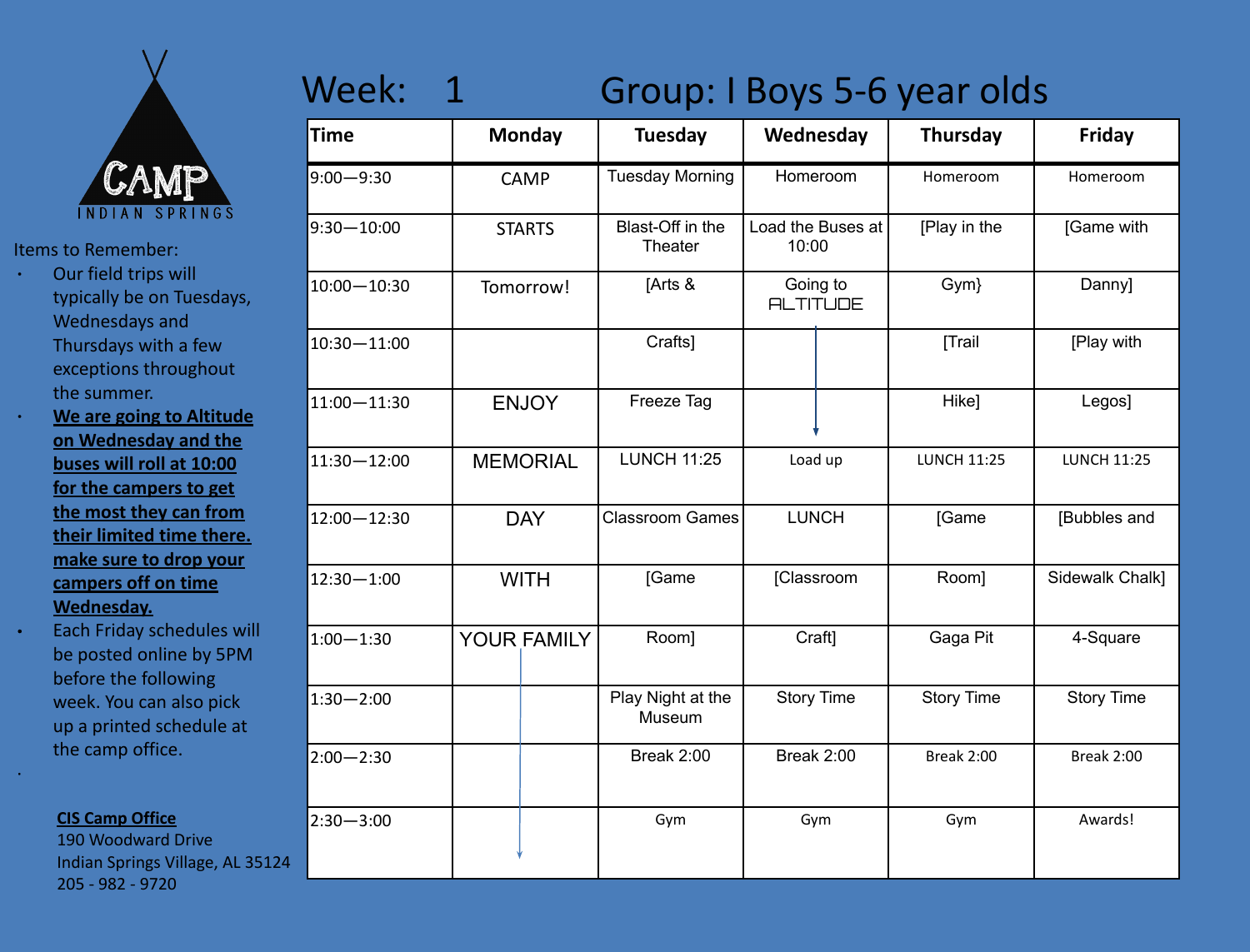

- ∙ Our field trips will typically be on Tuesdays, Wednesdays and Thursdays with a few exceptions throughout the summer.
- ∙ **We are going to Altitude on Wednesday and the buses will roll at 10:00 for the campers to get the most they can from their limited time there. make sure to drop your campers off on time Wednesday.**

∙ Each Friday schedules will be posted online by 5PM before the following week. You can also pick up a printed schedule at the camp office.

### **CIS Camp Office**

190 Woodward Drive Indian Springs Village, AL 35124 205 - 982 - 9720

# Week: 1 Group: II/Girls 7-8 year olds

| Time           | <b>Monday</b>   | <b>Tuesday</b>              | Wednesday                    | <b>Thursday</b>    | Friday                 |
|----------------|-----------------|-----------------------------|------------------------------|--------------------|------------------------|
| $9:00 - 9:30$  | <b>CAMP</b>     | <b>Tuesday Morning</b>      | Homeroom                     | Homeroom           | Homeroom               |
| $9:30 - 10:00$ | <b>STARTS</b>   | Blast-Off in the<br>Theater | Load the Buses at<br>10:00   | [Go on a           | [Play with Bubbles     |
| 10:00-10:30    | Tomorrow!       | Name Game                   | Going to<br><b>ALTITUDE</b>  | Trail Hike]        | and Sidewalk<br>Chalk] |
| 10:30-11:00    |                 | Let's                       |                              | [Play in the       | {Gaga                  |
| 11:00-11:30    | <b>ENJOY</b>    | Dance                       |                              | Gym}               | Pit                    |
| 11:30-12:00    | <b>MEMORIAL</b> | Lunch 11:40                 | Load up                      | <b>LUNCH 11:40</b> | <b>LUNCH 11:40</b>     |
| 12:00-12:30    | <b>DAY</b>      | Simon Says                  | <b>LUNCH</b>                 |                    |                        |
| 12:30-1:00     | <b>WITH</b>     | {Make                       | [Game                        | [Arts &            | [Go                    |
| $1:00 - 1:30$  | YOUR FAMILY     | Friendship<br>Bracelets}    | Room]                        | Crafts]            | Canoeing]              |
| $1:30 - 2:00$  |                 | 4 Square                    | Coloring in the<br>Classroom | 4 Square           |                        |
| $2:00 - 2:30$  |                 | <b>Break 2:00</b>           | <b>Break 2:10</b>            | <b>Break 2:10</b>  | <b>Break 2:10</b>      |
| $2:30 - 3:00$  |                 | Gym                         | Gym                          | Gym                | Break/Awards!          |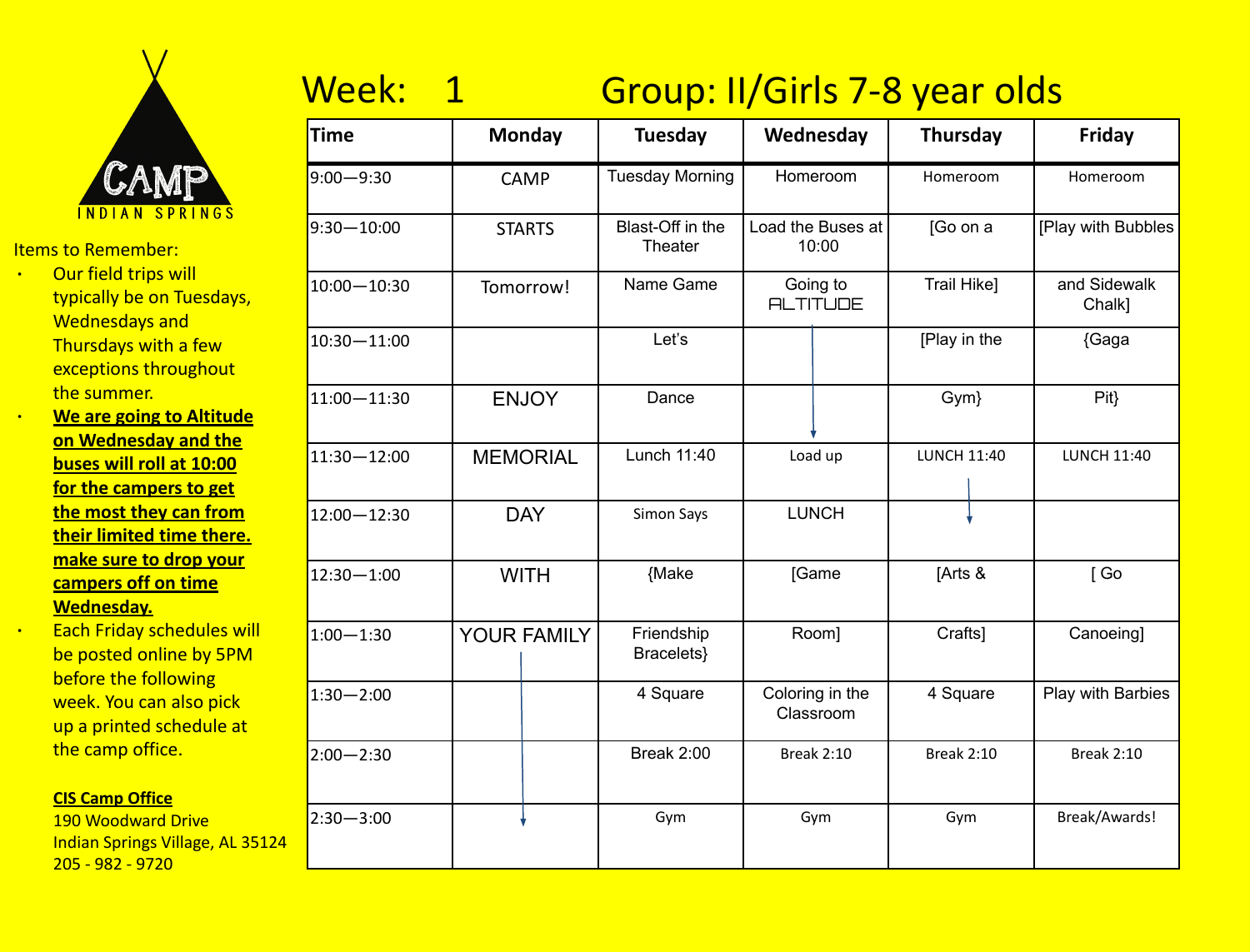

- ∙ Our field trips will typically be on Tuesdays, Wednesdays and Thursdays with a few
	- exceptions throughout the summer.
	- ∙ **We are going to Altitude on Wednesday and the buses will roll at 10:00 for the campers to get the most they can from their limited time there. make sure to drop your campers off on time Wednesday.**

∙ Each Friday schedules will be posted online by 5PM before the following week. You can also pick up a printed schedule at the camp office.

### **CIS Camp Office**

·

190 Woodward Drive Indian Springs Village, AL 35124 205 - 982 - 9720

## Week: 1 Group: II/A Boys 7-8 year olds

| Time            | <b>Monday</b>   |  | <b>Tuesday</b>                     | Wednesday                   |          | <b>Thursday</b>    |          | Friday             |  |
|-----------------|-----------------|--|------------------------------------|-----------------------------|----------|--------------------|----------|--------------------|--|
| $9:00 - 9:30$   | <b>CAMP</b>     |  | <b>Tuesday Morning</b><br>Homeroom |                             | Homeroom |                    | Homeroom |                    |  |
| $9:30 - 10:00$  | <b>STARTS</b>   |  | Blast-Off in the<br>Theater        | Load the Buses at           | 10:00    | [Play              |          | [Arts &            |  |
| 10:00-10:30     | Tomorrow!       |  | [War                               | Going to<br><b>ALTITUDE</b> |          | Kickball           |          | Crafts]            |  |
| $10:30 - 11:00$ |                 |  | Ball]                              |                             |          | [Game              |          | [Canoeing w/       |  |
| 11:00-11:30     | <b>ENJOY</b>    |  | <b>Classroom Games</b>             |                             |          | Room]              |          | Graham]            |  |
| 11:30-12:00     | <b>MEMORIAL</b> |  | <b>LUNCH 11:50</b>                 | Load up                     |          | <b>LUNCH 11:50</b> |          | <b>LUNCH 11:50</b> |  |
| 12:00-12:30     | <b>DAY</b>      |  |                                    | <b>LUNCH</b>                |          |                    |          |                    |  |
| $12:30 - 1:00$  | <b>WITH</b>     |  | [Gaga                              | [Play with Legos]           |          | 4 Square           |          | <b>LEGOS</b>       |  |
| $1:00 - 1:30$   | YOUR FAMILY     |  | Pit]                               | [Zombie                     |          | [Go on a           |          | <b>IWar</b>        |  |
| $1:30 - 2:00$   |                 |  | Return to Camp                     | Apocalypse]                 |          | Trail Hike]        |          | <b>Ball</b>        |  |
| $2:00 - 2:30$   |                 |  | Break 2:00                         | <b>Break 2:20</b>           |          | <b>Break 2:20</b>  |          | <b>Break 2:20</b>  |  |
| $2:30 - 3:00$   |                 |  | Gym                                | Gym                         |          | Gym                |          | Awards!            |  |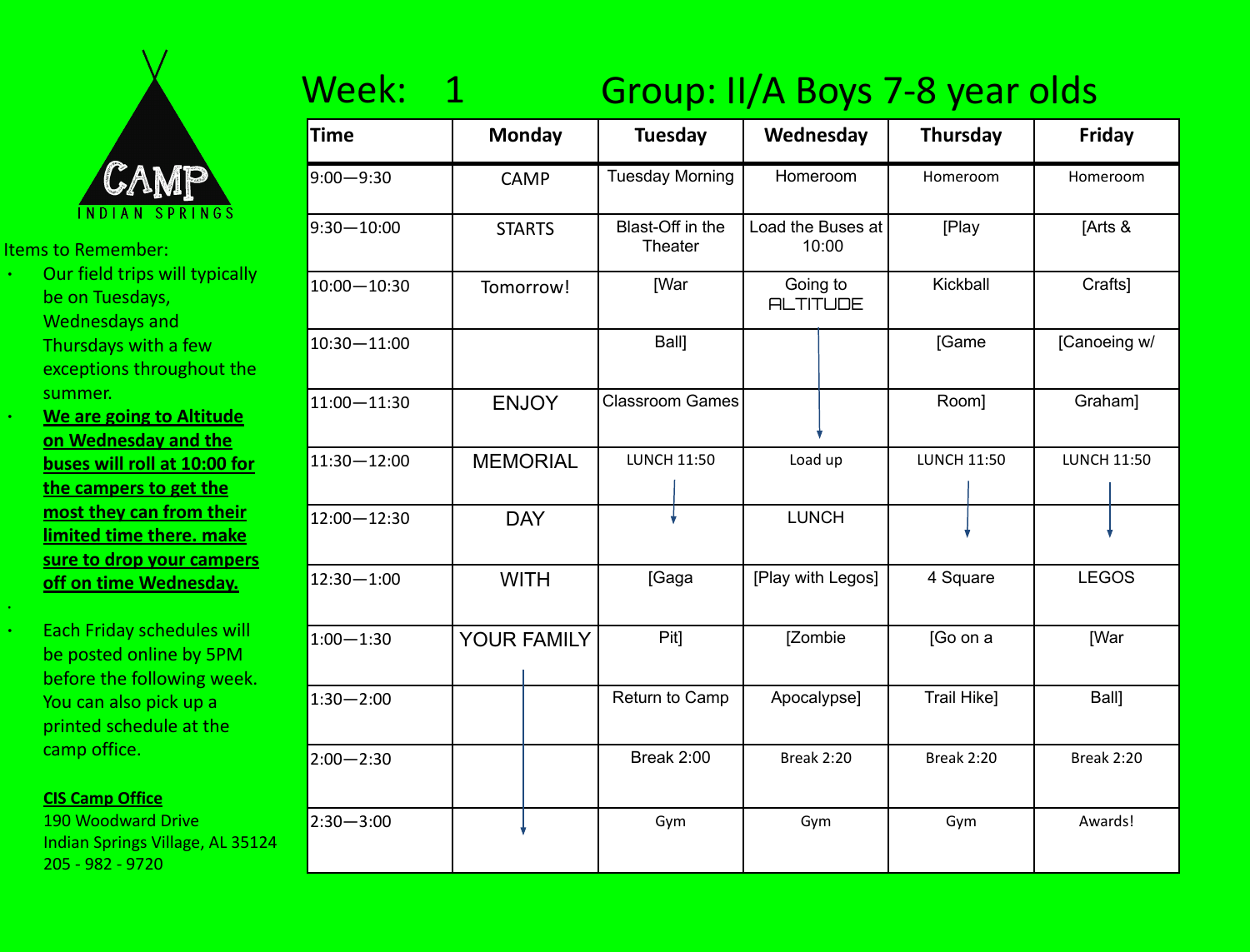

- ∙ Our field trips will typically be on Tuesdays, Wednesdays and Thursdays with a few exceptions throughout the summer.
- ∙ **We are going to Altitude on Thursday and the buses will roll at 10:00 for the campers to get the most they can from their limited time there. make sure to drop your campers off on time Thursday.**
	- ∙ Each Friday schedules will be posted online by 5PM before the following week. You can also pick up a printed schedule at the camp office.

## **CIS Camp Office**

190 Woodward Drive Indian Springs Village, AL 35124 205 - 982 - 9720

# Week: 1 Group: III Girls/ 9-10 year olds

| <b>Time</b>     | <b>Monday</b>   |  | <b>Tuesday</b>              | Wednesday          | <b>Thursday</b>             |       | Friday                 |
|-----------------|-----------------|--|-----------------------------|--------------------|-----------------------------|-------|------------------------|
| $9:00 - 9:30$   | <b>CAMP</b>     |  | <b>Tuesday Morning</b>      | Homeroom           | Homeroom                    |       | Homeroom               |
| $9:30 - 10:00$  | <b>STARTS</b>   |  | Blast-Off in the<br>Theater | Dance w/ XBox      | Load the Buses at           | 10:00 | [War                   |
| $10:00 - 10:30$ | Tomorrow!       |  | [Getting to                 | {Go                | Going to<br><b>ALTITUDE</b> |       | Ball]                  |
| $10:30 - 11:00$ |                 |  | Know You]                   | Canoeing}          |                             |       | [Arts &                |
| $11:00 - 11:30$ | <b>ENJOY</b>    |  | [Gaga                       | [Board             |                             |       | Crafts]                |
| $11:30 - 12:00$ | <b>MEMORIAL</b> |  | Pit]                        | Games]             |                             |       | <b>Classroom Games</b> |
| $12:00 - 12:30$ | <b>DAY</b>      |  | <b>LUNCH 12:00</b>          | <b>LUNCH 12:00</b> | Load up                     |       | <b>LUNCH 12:00</b>     |
| $12:30 - 1:00$  | <b>WITH</b>     |  | [Game                       | [Friendship        | LUNCH                       |       | [Girl's                |
| $1:00 - 1:30$   | YOUR FAMILY     |  | Room]                       | Bracelets]         | [Classroom                  |       | Studio]                |
| $1:30 - 2:00$   |                 |  | [Trail                      | {Gym               | Craft]                      |       | 4-Square               |
| $2:00 - 2:30$   |                 |  | Hike]                       | Time}              | Mafia                       |       | <b>Break</b>           |
| $2:30 - 3:00$   |                 |  | <b>Break 2:30</b>           | <b>Break 2:30</b>  | <b>Break 2:30</b>           |       | Awards!                |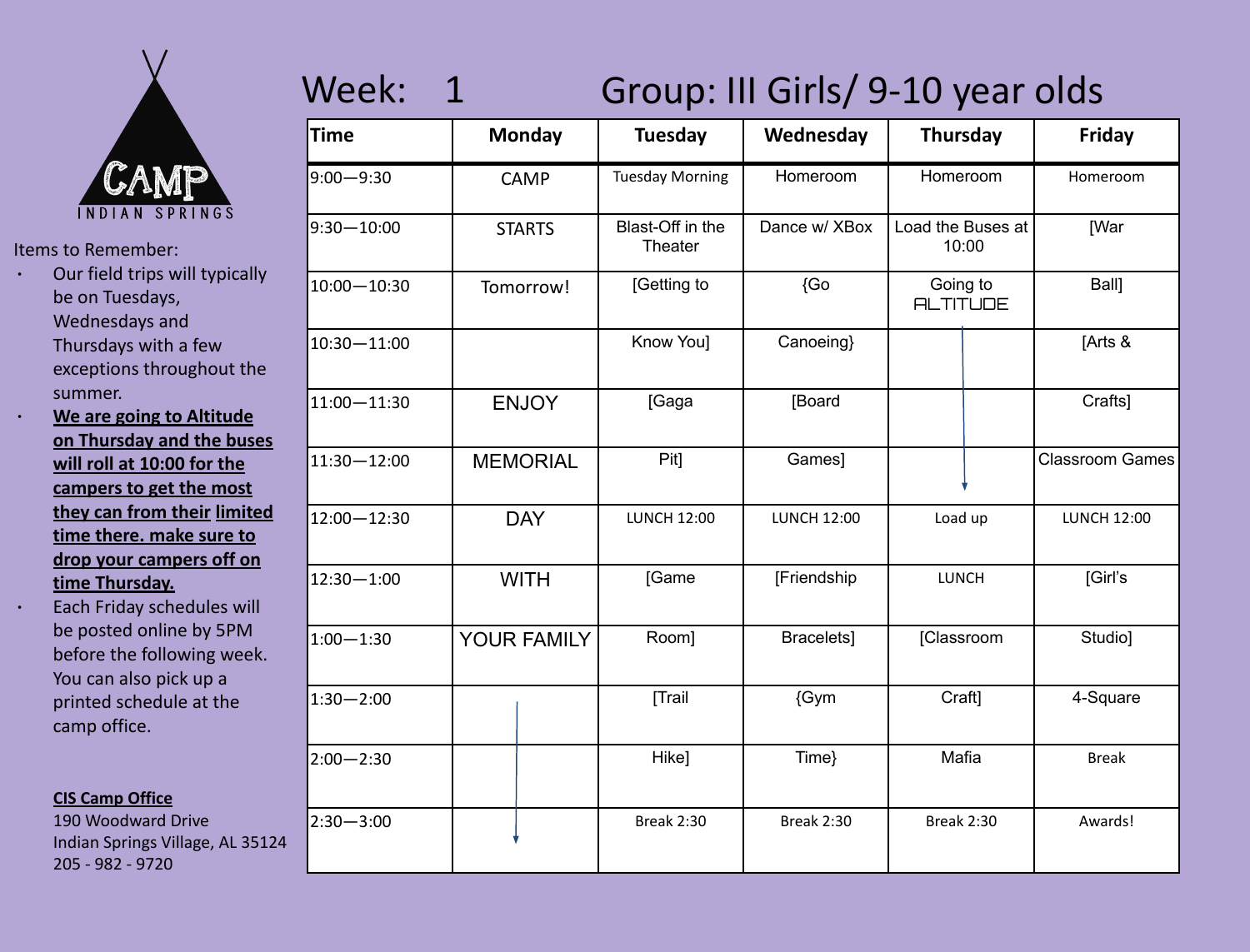

- ∙ Our field trips will typically be on Tuesdays, Wednesdays and Thursdays with a few exceptions throughout the summer.
	- ∙ **We are going to Altitude on Thursday and the buses will roll at 10:00 for the campers to get the most they can from their limited time there. make sure to drop your campers off on time Thursday.**

∙ Each Friday schedules will be posted online by 5PM before the following week. You can also pick up a printed schedule at the camp office.

### **CIS Camp Office**

190 Woodward Drive Indian Springs Village, AL 35124 205 - 982 - 9720

# Week: 1 Group: III Boys/ 9-10 year olds

| <b>Time</b>    | <b>Monday</b>      | <b>Tuesday</b>              | Wednesday          | <b>Thursday</b>             | Friday             |
|----------------|--------------------|-----------------------------|--------------------|-----------------------------|--------------------|
| $9:00 - 9:30$  | <b>CAMP</b>        | <b>Tuesday Morning</b>      | Homeroom           | Homeroom                    | Homeroom           |
| $9:30 - 10:00$ | <b>STARTS</b>      | Blast-Off in the<br>Theater | [Play              | Load the Buses at<br>10:00  | [Flag              |
| 10:00-10:30    | Tomorrow!          | [Getting to                 | Kickball]          | Going to<br><b>ALTITUDE</b> | Football]          |
| 10:30-11:00    |                    | Know You]                   | [Gaga              |                             | [Go                |
| 11:00-11:30    | <b>ENJOY</b>       | [War                        | Pit]               |                             | Fishing]           |
| 11:30-12:00    | <b>MEMORIAL</b>    | Ball]                       | 4 Square           |                             | Game Room          |
| 12:00-12:30    | <b>DAY</b>         | <b>LUNCH 12:00</b>          | <b>LUNCH 12:00</b> | Load up                     | <b>LUNCH 12:00</b> |
| $12:30 - 1:00$ | <b>WITH</b>        | {Go                         | [Gym               | <b>LUNCH</b>                | [Go on a           |
| $1:00 - 1:30$  | <b>YOUR FAMILY</b> | Canoeing}                   | Time]              | <b>Board Games</b>          | Trail Hike]        |
| $1:30 - 2:00$  |                    | [Game                       | [Capture the       | [Arts &                     | Freeze Tag         |
| $2:00 - 2:30$  |                    | Room]                       | Flag]              | Crafts]                     | <b>Break</b>       |
| $2:30 - 3:00$  |                    | <b>Break 2:30</b>           | <b>Break 2:30</b>  | <b>Break 2:30</b>           | Awards!            |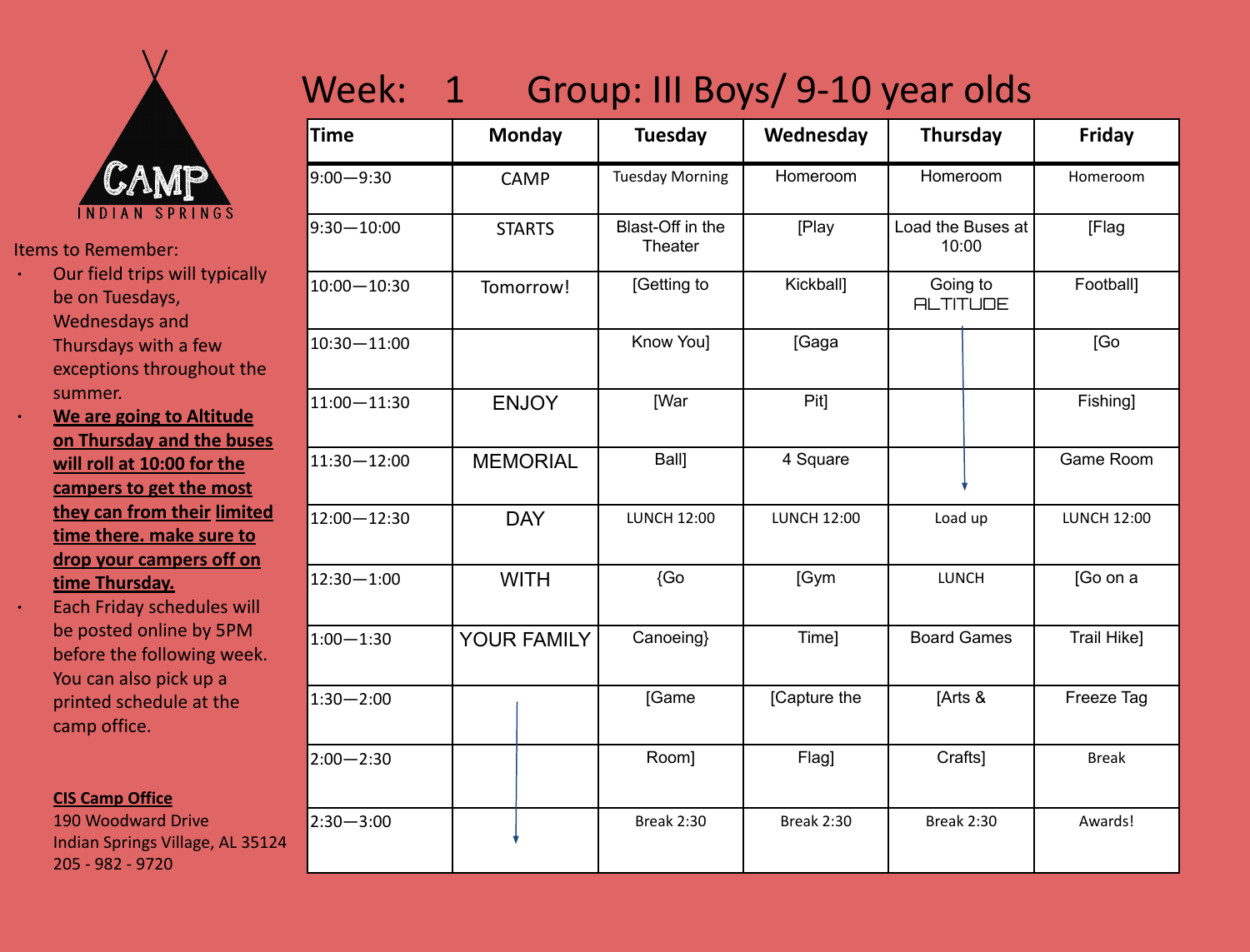

- ∙ Our field trips will typically be on Tuesdays, Wednesdays and Thursdays with a few exceptions throughout the summer.
- ∙ **We are going to Altitude on Thursday and the buses will roll at 10:00 for the campers to get the most they can from their limited time there. make sure to drop your campers off on time Thursday.**
	- ∙ Each Friday schedules will be posted online by 5PM before the following week. You can also pick up a printed schedule at the camp office.

### **CIS Camp Office**

190 Woodward Drive Indian Springs Village, AL 35124 205 - 982 - 9720

## Week: 1 Group: IV Girls 11-13 year olds

| <b>Time</b>     | <b>Monday</b>   | Tuesday                     | Wednesday          | <b>Thursday</b>             | Friday             |
|-----------------|-----------------|-----------------------------|--------------------|-----------------------------|--------------------|
| $9:00 - 9:30$   | <b>CAMP</b>     | <b>Tuesday Morning</b>      | Homeroom           | Homeroom                    | Homeroom           |
| $9:30 - 10:00$  | <b>STARTS</b>   | Blast-Off in the<br>Theater | Gaga               | Load the Buses at<br>10:00  | [Freeze            |
| $10:00 - 10:30$ | Tomorrow!       | [Ice                        | Pit                | Going to<br><b>ALTITUDE</b> | Dance]             |
| 10:30-11:00     |                 | Breakers]                   | Cards              |                             | [Friendship        |
| $11:00 - 11:30$ | <b>ENJOY</b>    | [Play                       | {Go                |                             | Bracelets]         |
| 11:30 - 12:00   | <b>MEMORIAL</b> | Infection]                  | Canoeing}          |                             | 4 Square           |
| 12:00-12:30     | <b>DAY</b>      | <b>LUNCH 12:00</b>          | <b>LUNCH 12:20</b> | Load up                     | <b>LUNCH 12:20</b> |
| 12:30-1:00      | <b>WITH</b>     | Yoga                        | [Classroom         | <b>LUNCH</b>                | {Arts and          |
| $1:00 - 1:30$   | YOUR FAMILY     | [War                        | Games]             | [Gym                        | Crafts}            |
| $1:30 - 2:00$   |                 | Ball]                       | [Game              | Time]                       | [Girl's            |
| $2:00 - 2:30$   |                 | Cards                       | Room]              | Dance Party                 | Studio]            |
| $2:30 - 3:00$   |                 | <b>Break 2:40</b>           | <b>Break 2:40</b>  | <b>Break 2:40</b>           | Awards!            |